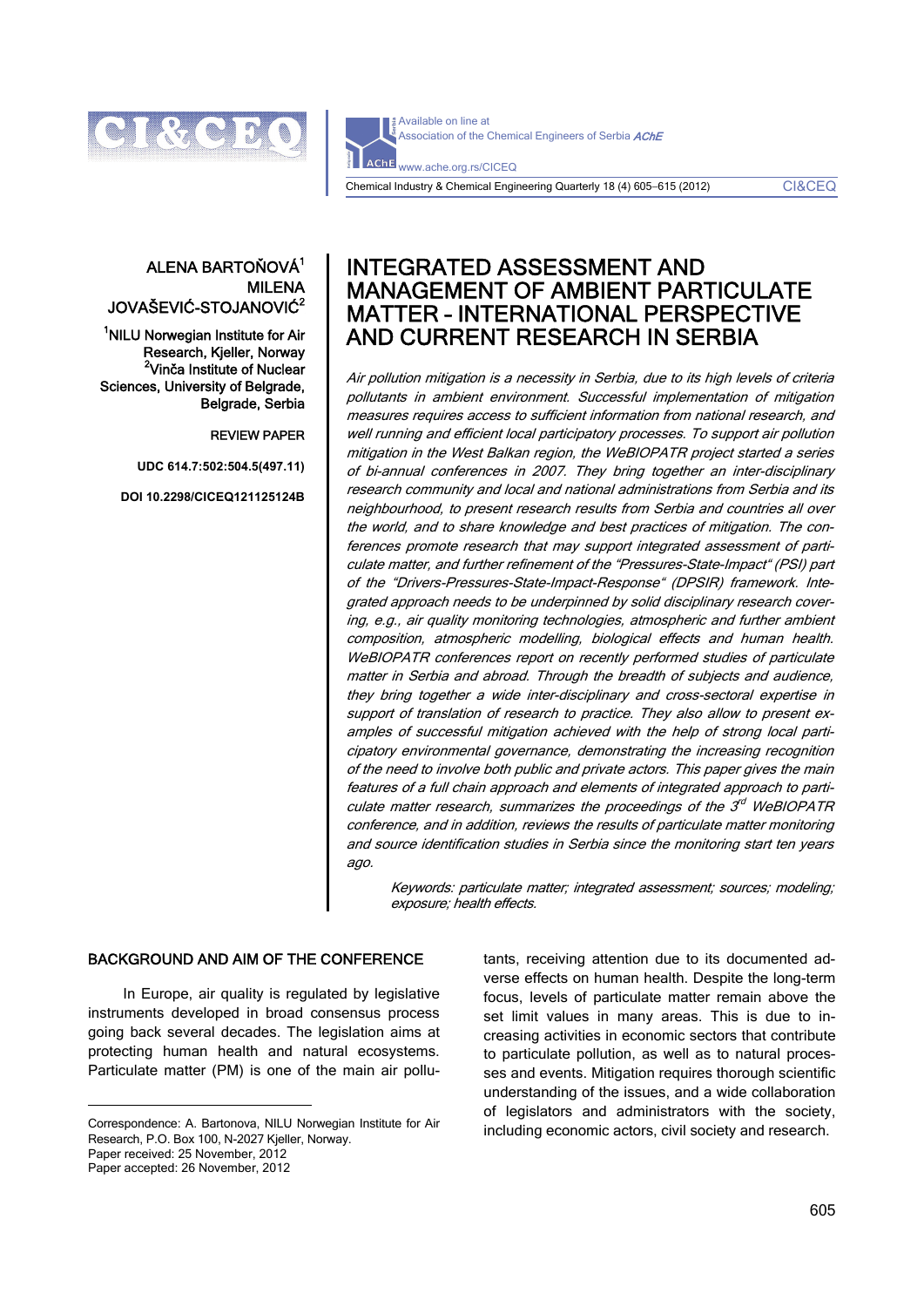PM arising both from primary emissions and as a result of secondary formation in the atmosphere is an extensively studied, but still not sufficiently understood, atmospheric pollutant. In the EU, the legislation development, implementation, societal acceptance and the underlying research on PM in outdoor and indoor environment have long tradition. In the West Balkan countries, including Serbia, only total suspended particles (TSP) were recognized as a criteria pollutant for a long time, and smaller fractions of PM, measured and regulated elsewhere, have received less attention. In the last decade, superposition of the EU legislation and the need to find practical ways to implement it changed focus from TSP to PM and its fractions, and has brought about a number of activities [1]. The WeBIOPATR project (2006-2009) aimed at generating data on PM, and at supporting communication between all actors in Serbia through workshops/conferences. The third conference (2011) continued the bi-annual cycle, after the initial project was completed.

The conferences [1-4] address atmospheric PM, the air quality constituent that is currently responsible for most instances of non-compliance with air quality directives in Europe. They aim to provide insight into integrated assessment and to support successful PM mitigation. They also provide the much needed communication platform for exchange of views and perspectives between the regulatory and the research community in Serbia. Such platform can serve as a link and a mediator that provides for the necessary discussions [5], thus facilitating uptake of research results by the decision making community and increasing the understanding by the research community of the decision-makers perspectives.

This article defines the framework for management of PM, summarises the conference contributions that include results of all recent relevant Serbian research projects, and provides an overview of PM levels measured in Serbia since the start of PM monitoring in 2002.

## INTEGRATED ASSESSMENT FRAMEWORK WITH DETAILED EXPOSURE ASSESSMENT

Air quality management was introduced in a keynote lecture outlining practical steps in air quality management and giving a summary of European current practice [6], and providing a methodological background and an integrating framework. Successful mitigation of PM problem requires understanding from many disciplines, and this poses great challenges to both disciplinary skills and communication between different participants. Insights into problems that arise in the communication process are provided by Keune et al. [7]. The authors illustrate the different perspectives of the scientists and of the decision-makers, and offer guidance on how these perspectives can be taken into account for the benefit of providing lasting solutions. A common framework helps both to define an understandable structure within which to address each problem, and to effectively communicate across professions [6].

Frameworks used for assessments that support mitigation of air pollution were reviewed e.g. by Liu et al. [8]. The authors put weight on the need to protect human health, and identify the necessary information and knowledge elements and available technical tools. Several examples of integrated assessment as a support to design strategies for mitigation of air pollution can be found in the literature, perhaps starting from the Rains model [9] and the ExternE project [10] that have laid basis for modern European air quality legislation. This kind of "integrated assessment" is closely linked with economic assessment of the costs and benefits of mitigation measures. The "integration" follows the "Drivers-Pressures-State-Impact-Action" [11] approach that allows building an operational model to address the expected effects of pollution mitigation scenarios on human health and ecosystem status. To assess the links between environment and health requires further refinement of the "Pressure-State-Impact" part of the framework, and more emphasis on the societal involvement. This can be done in a framework of Integrated Environmental Health Impact Assessment (IEHIA) [12].

In the recently completed HEIMTSA project [13], the research basis for outdoor air quality management was reviewed and complemented. HEIMTSA suggests using a methodology closely linked to the IEHIA, the "full chain approach", i.e., strengthened "people"- related element in the assessment: the social and economic context, individual and group behaviour, and perceptions of risk. In common with the IEHIA approach, this extension of integrated assessment highlights the development of an exposure assessment. Exposure links the environmental status (air quality) and effects. Allowing for differences in exposure patterns and health responses between groups or individuals allows development of mitigation strategies that protect vulnerable groups. Controlling the levels to which individuals are exposed by limiting the contact of individuals or special groups with air pollution,  $e.g.$ , by providing air pollution warnings or by suggesting alternative behaviour, is a widely used approach that complements the control of pollution through minimizing emissions at the source.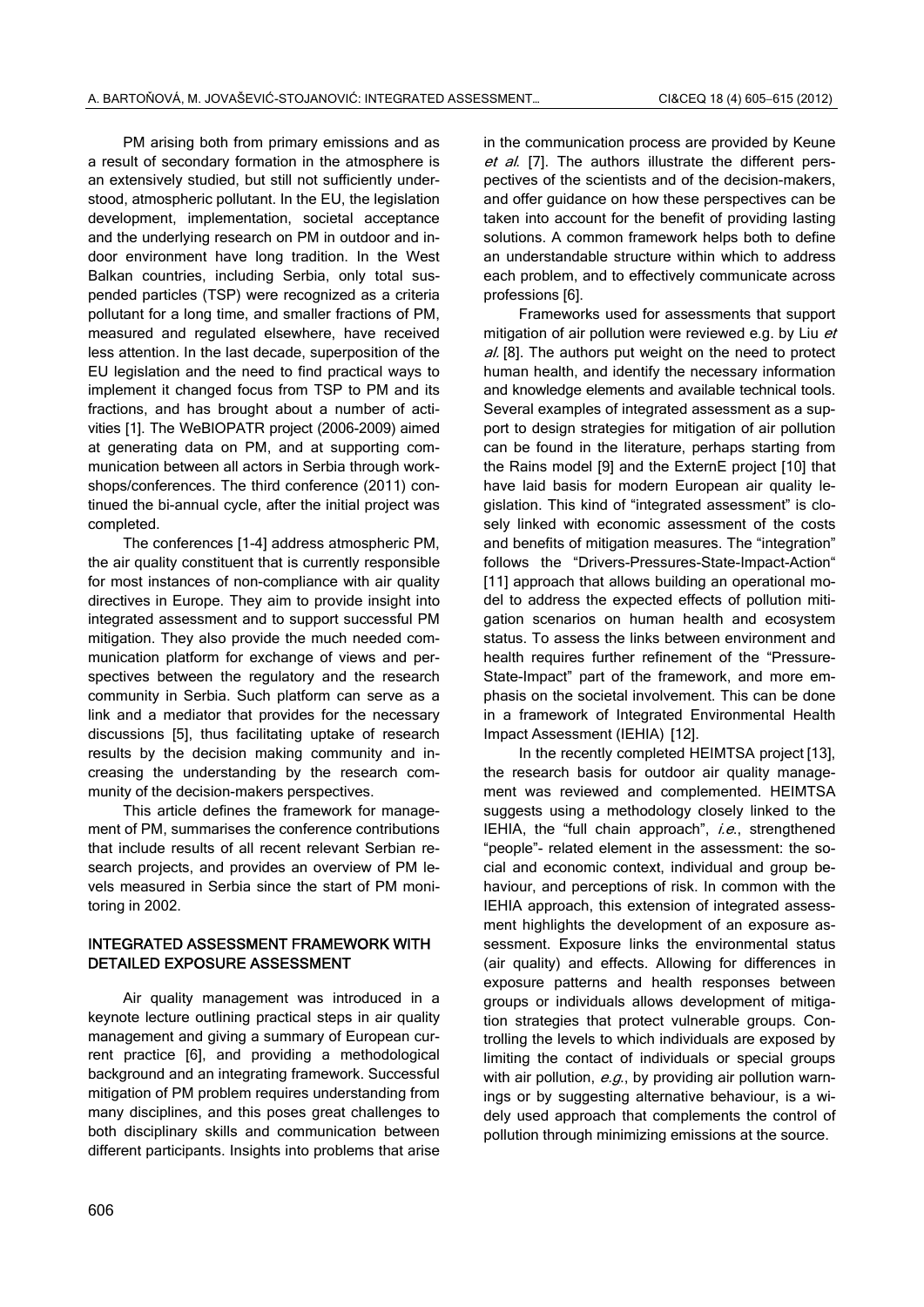The HEIMTSA team has also developed an example [14,15] that quantifies the effect of concentration gradients of gaseous compounds between background and "hot spots", and the effect on the overall exposure of different time spent by different population groups in certain micro-environments (outdoors, in traffic, at home and at work). An exposure scaling factor, ESF, is calculated based on a combination of data on time spent in the selected microenvironments by different demographic groups (by gender, age groups, employment status); it is a weighted average of concentrations in given microenvironments, with weights corresponding to the time spent in each microenvironment, specific for each population group. The population data are derived from European-level datasets from the Harmonized European Time Use Survey, HETUS [16], and the Multinational Time Use Study, MTUS [17]. Furthermore, the ESF utilizes the fact that both HETUS and MTUS provide individual level data, and allows a presentation as a probability distribution. Gerharz et al. [14] estimated that seniors (65 years of age and older) have clearly the lowest exposure values, while children are exposed the most: their median exposure is about twice as high as that of seniors. This has wide implications for public health, and should lead to special mitigation measures: children are considered an especially vulnerable population group with respect to air pollution, and this result indicates that they are the most highly exposed.

The example of exposure scaling factor also illustrates how exposure assessment often needs to draw on different kinds of information sources and techniques, ranging from sociological data on population behaviour to modelled data on future air quality derived from advanced European-level dispersion modelling. Linking these data is not trivial. A number of sources of data exist, not least the European database ExpoFacts [18]. Work on exposure scaling factor provides a good insight into the complexities of population exposure, and it clearly illustrates the need to differentiate between different population groups when designing mitigation strategies for air pollution.

#### Indoor air quality

While the relationships between outdoor air pollution levels and health are beyond doubt, the role of indoor environment receives less research attention. A recent EU FP6 research coordination action EnVIE [19] has reviewed the state of knowledge as well as means to address the issue. One of the challenges is an understanding of formation of secondary aerosols in indoor air [20].

The indoor environment is legislatively a difficult one due to the many public and private actors involved [21]. In addition, information about indoor air quality is generally lacking, and there are almost no attempts to set up systematic monitoring programs. A recently funded European Observatory on Indoor Air SINPHONIE [22] is developing a monitoring framework and collects data for assessment of health-related aspects of European schools. Several related projects are also in place in Serbia. The ratio of concentrations in indoor and outdoor kindergarten microenvironment located in the city centre of Belgrade next to a busy street was investigated for pollutants specific for traffic urban environment ( $PM_{10}$  and  $PM_{2.5}$ , priority PAHs and metals and metalloids) [23] while metals, metalloids and secondary aerosol were analysed representing exposure in kindergarten located in a vicinity of a copper smelter in the city of Bor, and in a traffic exposed area of Niš [24,25].

# ATMOSPHERIC MONITORING AND MODELLING AS A BASIS FOR MITIGATION

Air quality monitoring and modelling are the two main methods used to assess the levels and trends in air pollution. On regional basis in Europe, the European Monitoring and Assessment Program [26] provides an assessment framework for PM that combines monitoring and atmospheric dispersion modelling in an integrated assessment framework [27]. The program is in operation since 1972, with PM (as  $PM_{10}$ ) and PM2.5) measurements going back to mid-1990s [28]. The modelling done in this program was presented by Tsyro [29]. In urban areas, monitoring is done on the basis of the Clean Air for Europe thematic strategy resulting in the Directive 2008/50/EC [30] on ambient air quality and cleaner air for Europe that specifies standards for both  $PM_{10}$  and the potentially more health relevant fraction  $PM<sub>2.5</sub>$ . A comparison of the regional background measurements of EMEP with the urban background  $PM<sub>2.5</sub>$  data reported in the European Air Quality Database – AirBase [31] shows that more than 60% of the urban background concentration is likely to be attributed to the rural background contribution [32]. While regional levels of PM have been somewhat reduced over time [27], there is a wide non-compliance with the air quality standards for both PM fractions in urban areas [33]. In Serbia, the recently finished twinning project "Strengthening Administrative Capacities for Implementation of Air Quality Management System" (autumn 2009-spring 2012) will undoubtedly contribute to the improvement of implementation of Air Quality legislation [34,35].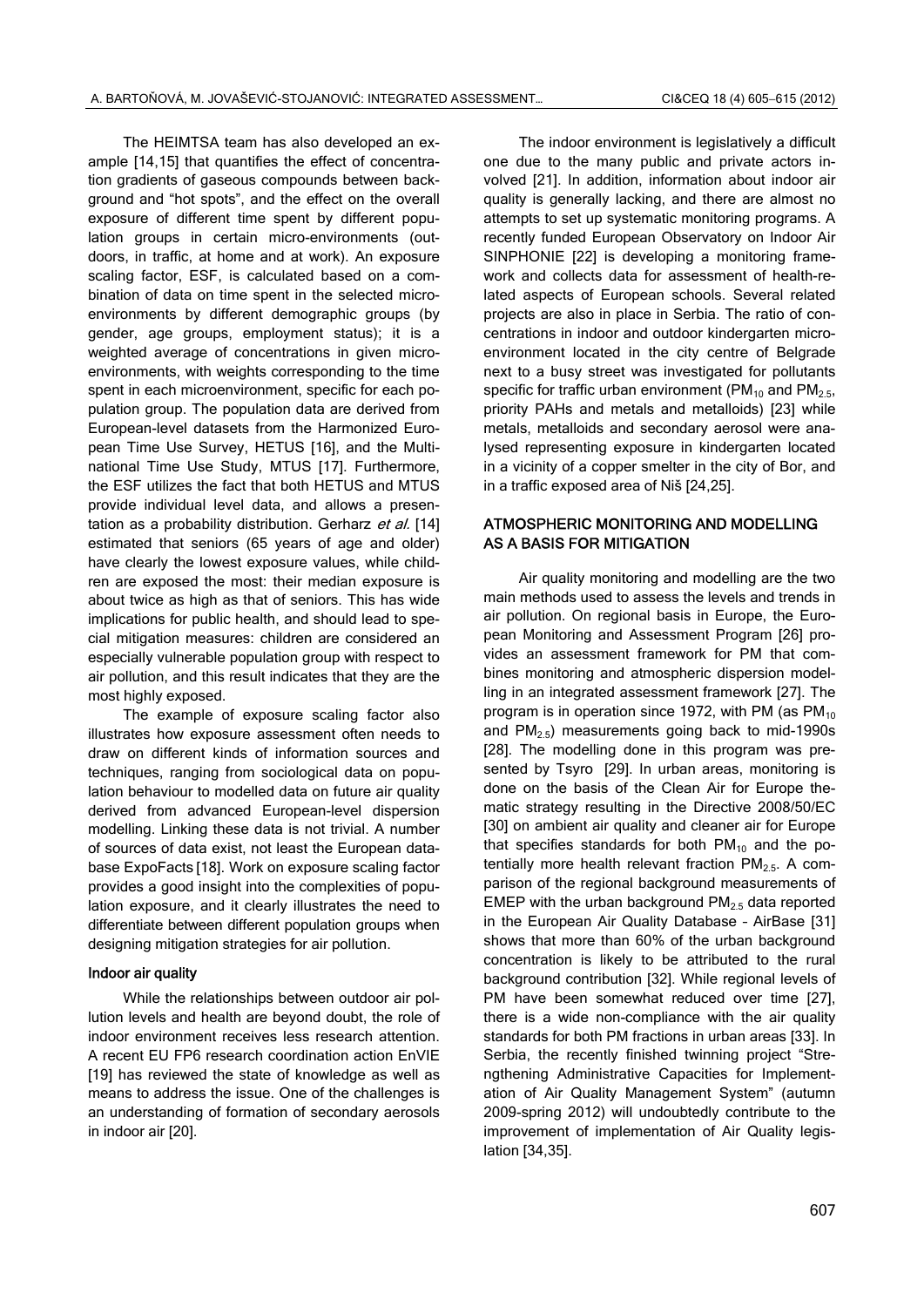## PARTICULATE MATTER LEVELS AND SOURCE CONTRIBUTION IN SERBIA

Serbian ambient PM monitoring at state and local level and research projects that measured PM on campaign basis were reviewed in connection with the 2<sup>nd</sup> WeBIOPATR workshop [1]. Currently, automatic monitoring networks in Serbia operate at national level under the Serbian Environmental Protection Agency (SEPA) [36], and at local level in two areas under the Province of Vojvodina Secretary of Urbanism, Construction and Environmental Protection [37] and under the Municipality of Belgrade [38]. The number of  $PM_{10}$  monitors is similar in 2012 as in 2009 [1]. Table 1 summarizes 24 h levels and number of exceedances of limit values at automatic monitoring stations in Serbia in 2010 and 2011 [39,40]. Since 2010, three additional PM monitoring stations were established in industrial areas. In the southern and western part of Serbia, there are no urban sites equipped with PM automatic monitors.

Table 2 presents levels of PM fractions  $PM_{2.5}$ and  $PM_{10}$  on available urban automatic monitoring sites (Zrenjanin and Novi Sad) or during campaigns (Zrenjanin, Bor, Vršac, Kikinda and Belgrade) performed in Serbia during the last decade [23-25,41-48].

Compared to EU countries, there is a lack of PM data from Serbian rural areas. Tasic et al. [49] compare PM<sub>10</sub> and PM<sub>2.5</sub> in urban industrial area and in its rural surroundings. There is a significant seasonal difference in  $PM<sub>2.5</sub>$  levels on all rural sites, because they are affected by domestic heating emissions in cold periods. PM levels in the urban area of Bor are more influenced by the air pollution from the Copper Smelter Complex than by rural settlements.

Source contribution, regional transport and health effects can be determined from a more detailed analysis of PM. Prior to 2002, there is no  $PM_{10}$  data in Serbia. Mijić et al. [50,51] present results of receptor modelling based on 10 metals analyzed in  $PM_{10}$  fraction collected on 3 sampling sites in Belgrade in 2003- –2006. Using the Unmix model, they identified 4 factors, representing contribution to PM concentrations from fossil fuel combustion, traffic exhaust, regional transport from industry in the surroundings of Belgrade and mineral/crustal matter. A PM database with metals, cations and anions from a later period was similarly analyzed applying Unmix by Joksic et al. [52] and applying PMF by Cvetkovic et al. [53]. For the first time in Serbia, the later assessed source contribution to  $PM_{10}$  and  $PM_1$  of 16 EPA PAHs in winter and summer period of 2009 [54].

Milutinović et al. [55] present a method for assessment of contribution to local PM levels of thermal power plant landfills. They combine concentration monitoring and Gaussian modelling to estimate ash resuspension and a dust cloud occurrence and location in real-time. This enables the landfill operator to take measures to reduce harmful effects downwind in the vicinity of the ash dump.

| Automatic station location |                         | Annual average, µg/m <sup>3</sup> |                          | Number of 24 h limit value exceedance |                          | Maximum, $\mu g/m^3$ |                          |
|----------------------------|-------------------------|-----------------------------------|--------------------------|---------------------------------------|--------------------------|----------------------|--------------------------|
|                            |                         | 2010                              | 2011                     | 2010                                  | 2011                     | 2010                 | 2011                     |
| Belgrade                   | Bulevar Despota Stefana | 37                                | 79                       | 66                                    | 181                      | 192                  | 536                      |
|                            | Stari Grad              | 37                                | 52                       | 152                                   | 132                      | 156                  | 250                      |
|                            | Pančevački most         | 48                                |                          | 115                                   |                          | 178                  |                          |
|                            | Zeleno brdo             | 47                                | 53                       | 103                                   | 134                      | 232                  | 293                      |
|                            | Zemun                   | 47                                |                          | 74                                    |                          | 385                  |                          |
|                            | Mostar                  | 41                                | 51                       | 86                                    | 129                      | 162                  | 224                      |
|                            | New Belgrade 1          | 37                                | 41                       | 57                                    | 94                       | 769                  | 216                      |
|                            | New Belgrade 2          | $\overline{\phantom{a}}$          | 69                       | $\overline{\phantom{0}}$              | 175                      |                      | 344                      |
| Belgrade                   | Lazarevac               | 53                                | $\overline{\phantom{a}}$ | 115                                   | $\overline{\phantom{0}}$ | 226                  | $\overline{\phantom{0}}$ |
| Metropolitan               | Obrenovac M. Milan 3    | $\overline{\phantom{a}}$          | 75                       |                                       | 164                      |                      | 473                      |
|                            | Obrenovac Centar        | $\overline{\phantom{a}}$          | 69                       | $\overline{\phantom{0}}$              | 186                      |                      | 278                      |
| Pancevo                    | Starčevo                | 60                                | $\overline{\phantom{a}}$ | 149                                   |                          | 252                  |                          |
|                            | Vojilovica              | 40                                | 48                       | 79                                    | 107                      | 313                  | 311                      |
| Smederevo                  | Radinac                 | 60                                | 85                       | 161                                   | 258                      | 269                  | 355                      |
|                            | Ralja                   |                                   | 69                       |                                       | 208                      |                      | 251                      |
| Novi Sad                   | Dnevnik                 | 36                                | 45                       | 62                                    | 102                      | 113                  | 147                      |
| Bor                        | <b>Municipal Park</b>   | 31                                | $\overline{\phantom{a}}$ | 36                                    |                          | 80                   | $\overline{\phantom{a}}$ |
| Niš                        |                         | 51                                | 67                       | 123                                   | 167                      | 197                  | 255                      |
| Kosjerić                   |                         |                                   | 63                       |                                       | 159                      |                      | 270                      |

Table 1. Observed PM<sub>10</sub> 24 h levels at automatic monitoring stations from national and local networks in Serbia in 2010 and 2011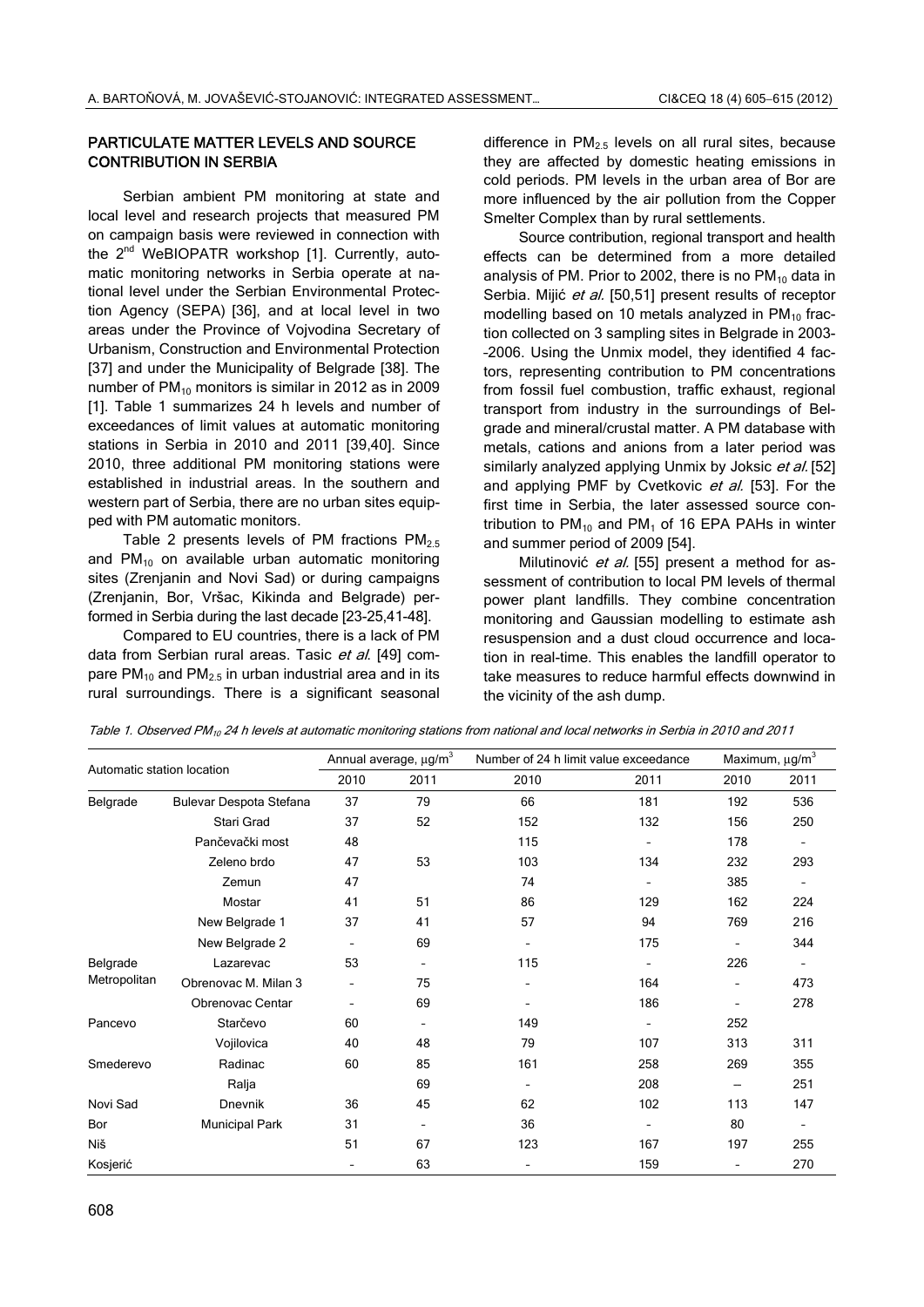| Sampling site(s)                                                              | Sampling period and duration                                                                                                       | Sampling instrument and flow                                     | Main results and remarks                                                                                                                                                                                                                                                                                                                                                                                 | Ref.  |
|-------------------------------------------------------------------------------|------------------------------------------------------------------------------------------------------------------------------------|------------------------------------------------------------------|----------------------------------------------------------------------------------------------------------------------------------------------------------------------------------------------------------------------------------------------------------------------------------------------------------------------------------------------------------------------------------------------------------|-------|
|                                                                               |                                                                                                                                    |                                                                  |                                                                                                                                                                                                                                                                                                                                                                                                          |       |
| Belgrade,<br>3 sampling sites<br>in city center                               | June-December 2002; 24 h data<br>sets; 47 of $PM_{10}$ and 49 of $PM_{2.5}$<br>samples                                             | Mini-Vol LVS Airmetrics, Co.<br>Inc. $/5$ lpm                    | PM <sub>10</sub> : $\mu$ = 56 summer, $\mu$ = 96 winter<br>PM <sub>2.5</sub> : $\mu$ = 35 summer, $\mu$ = 75 winter                                                                                                                                                                                                                                                                                      | 41    |
| Belgrade,<br>2 sampling sites<br>in city center                               | June 2003-July 2005,<br>209 PM <sub>10</sub> and 64 PM <sub>2.5</sub>                                                              | Mini-Vol LVS Airmetrics, Co.<br>$Inc. / 5$ lpm                   | PM <sub>10</sub> : $\mu$ = 68 ( $\sigma$ = 46.4); PM <sub>2.5</sub> : $\mu$ = 61.4<br>$(\sigma = 52.2)$                                                                                                                                                                                                                                                                                                  | 42    |
| Belgrade,<br>1 sampling site                                                  | November 2007-May 2008, PM <sub>10</sub> ,<br>$PM2.5$ and PM <sub>1</sub> 4 seasonal<br>campaigns each 20 days, 24 h<br>data sets  | LVS Leckel / 37.3 lpm                                            | PM <sub>10</sub> : $\mu$ = 96 autumn, $\mu$ = 89 winter, $\mu$ = 40<br>spring, $\mu$ = 40 summer<br>PM <sub>2.5</sub> : $\mu$ = 73 autumn, $\mu$ = 66 winter, $\mu$ = 22<br>spring, $\mu$ = 32 summer<br>PM <sub>1</sub> : $\mu$ = 48 autumn, $\mu$ = 38 winter, $\mu$ = 14<br>spring, $\mu$ = 11 summer                                                                                                 | 43,44 |
| Belgrade,<br>1 sampling site                                                  | November 2008-November 2009,<br>$PM_{10}$ , $PM_{2.5}$ and $PM_1$ 4 seasonal<br>campaigns each at least 20 days,<br>24 h data sets | LVS Leckel / 37.3 lpm                                            | PM <sub>10</sub> : $\mu$ = 23.1 summer, $\mu$ = 69.7 winter<br>PM <sub>2.5</sub> : $\mu$ = 12.8 summer, $\mu$ = 49.8 winter<br>PM <sub>1</sub> : $\mu$ = 8.8 summer, $\mu$ = 28 winter                                                                                                                                                                                                                   | 45    |
| Belgrade,<br>1 sampling site,<br>city center                                  | March-May 2010, $PM_{10}$ and $PM_{2.5}$<br>40 days, 24 h data sets                                                                | LVS Leckel / 37.3 lpm                                            | Belgrade (traffic-residential)<br>PM <sub>10</sub> : $\mu$ = 44.84<br>PM <sub>2.5</sub> : $\mu$ = 40.04                                                                                                                                                                                                                                                                                                  | 23    |
| Novi Sad, AMS,<br>state network                                               | November 2009-July 2011, $PM_{10}$<br>continuous monitoring                                                                        | <b>GRIMM</b>                                                     | $\mu$ = 38.35, $\sigma$ = 26.27<br>Rush hours: 7-10 h and 18-22 h slight<br>increase, while slight decrease over weekend<br>-heating period $\mu$ > 40, nonheating $\mu$ < 40                                                                                                                                                                                                                            | 46    |
| Zrenjanin, AMS,<br>regional network                                           | 2005-2007, $PM_{10}$ continuous<br>monitoring                                                                                      | MP101 Teom                                                       | Daily average calculated for 676 days:<br>$\mu$ = 33.76; nonheating period 417 samples<br>$\mu$ = 27.95, exceedance 7.43%; heating 263<br>samples $\mu$ = 42.68 exceedance: 28.51%                                                                                                                                                                                                                       | 47    |
| Bor, Niš                                                                      | September 2009-July 2010, $PM_{10}$<br>and PM <sub>2.5</sub> 4 seasonal campaigns<br>each 20 days in both towns, 24 h<br>data sets | LVS Leckel / 37.3 lpm                                            | Bor (residential-industrial):<br>PM <sub>10</sub> : $\mu$ = 34.1 summer, $\mu$ = 53.4 winter<br>PM <sub>2.5</sub> : $\mu$ = 22.8 summer, $\mu$ = 42.5 winter<br>Niš (residential-traffic):<br>PM <sub>10</sub> : $\mu$ = 31.8 summer, $\mu$ = 57.7 winter<br>PM <sub>2.5</sub> : $\mu$ = 23.8 summer, $\mu$ = 42.5 winter                                                                                | 24,25 |
| Pančevo, Vršac,<br>Zrenjanin, Bor,<br>Kikinda,<br>1 sampling site<br>per city | Summer and autumn 2011,<br>$PM_{10}$ 6 days                                                                                        | and/or TSI-DRX Dust Track,<br>continual data,<br>10 s resolution | LVS 24 h gravimetric data set Pančevo (urban): TSI: $\mu$ = 40.91 ( $\sigma$ = 3.02),<br>LVS: $\mu$ = 40.40 ( $\sigma$ = 4.40)<br>Vršac (urban): TSI: $\mu$ = 43.34 ( $\sigma$ = 6.07), LVS:<br>$\mu$ = 47.04 ( $\sigma$ = 4.55)<br>Zrenjanin (urban): TSI: $\mu$ = 43.75 ( $\sigma$ = 6.87)<br>Bor-Krivelj (industrial): TSI: $\mu$ = 41.48<br>$(\sigma$ = 7.46)<br>Kikinda-Banatsko Novo Selo (rural): | 48    |
|                                                                               |                                                                                                                                    |                                                                  | TSI: $\mu$ = 12.87 ( $\sigma$ = 2.17), LVS: $\mu$ = 13.61<br>$(\sigma = 2.17)$                                                                                                                                                                                                                                                                                                                           |       |

Table 2. Overview of monitoring instruments, sampling periods and levels of PM<sub>10</sub> and PM<sub>2.5</sub> observed at automatic stations or during campaigns in cities in Serbia;  $\mu$  - average value ( $\mu$ g/m<sup>3</sup>),  $\sigma$  - standard deviation

Table 3 presents an overview of receptor studies using PM fractions collected in Serbia (Belgrade, Niš and Bor), analyzed for species including heavy metals, cations and anions and/or PAHs [42-44,49, 51,53,56-58].

### PARTICULATE MATTER AND HUMAN HEALTH

Human health has been the main driver of European air quality legislation. Katsouyanni [59] and Jovanovic Andersen [60] summarize current findings on respectively, long-term and short-term effects of particulate matter on human health. Despite the large number of studies and the undisputable observed ef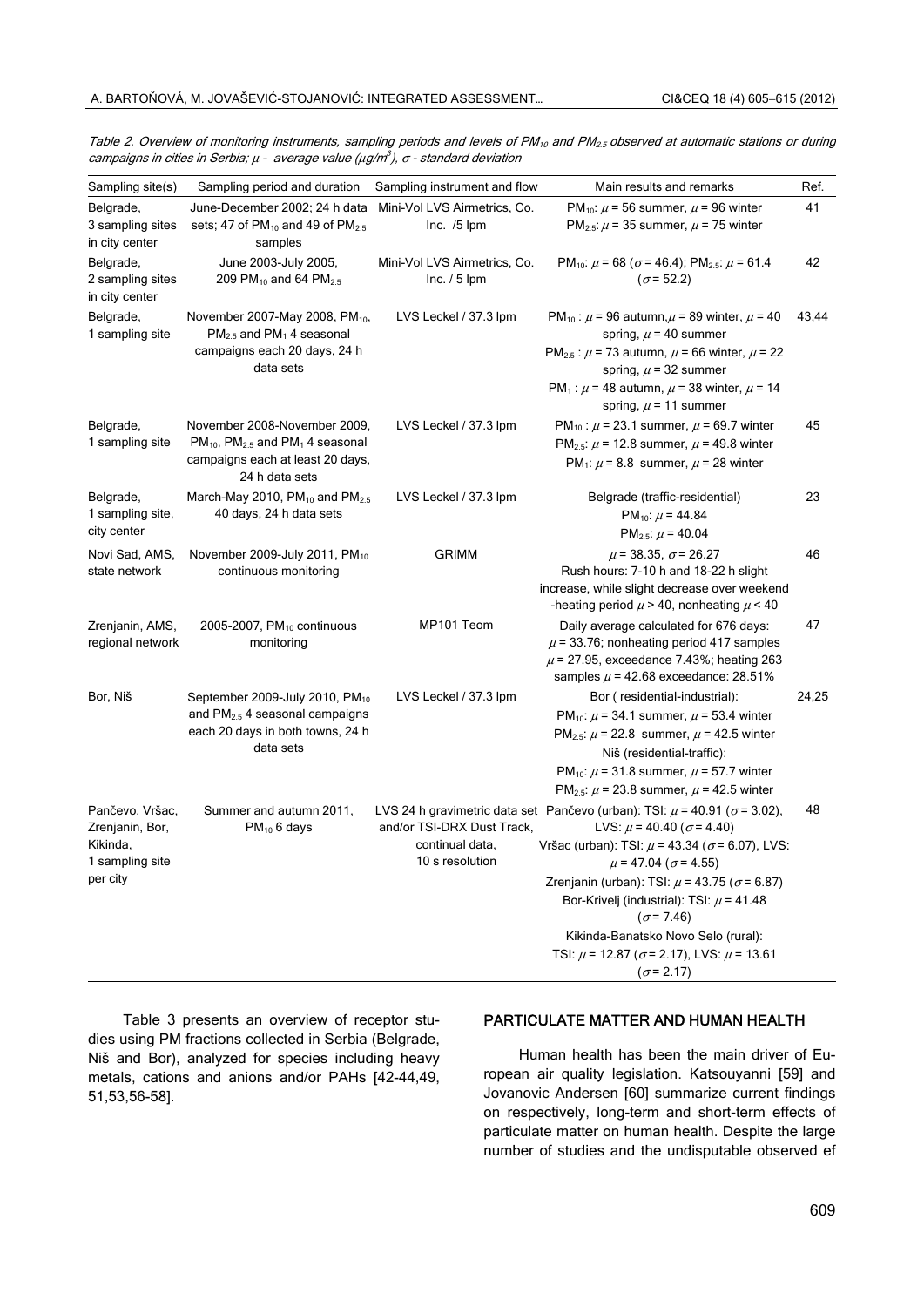#### A. BARTONOVA, M. JOVASEVIC-STOJANOVIC: INTEGRATED ASSESSMENT… CI&CEQ 18 (4) 605−615 (2012)

Table 3. Overview of receptor modelling studies for PM in the Belgrade region ( LVS - low volume sample; lpm - liter per minute; Dp particle diameter; FAAS - flame atomic absorption spectrometry; AA - atomic absorption spectrometry; GFAAS - graphite furnace atomic absorption spectrometry; SEM/EDX - scanning electron microscopy/energy dispersive x-ray , OC/EC – organic/elemental carbon; HPLC – high performance liquid chromatography; HRMS-TOF – high-resolution mass spectrometer time of flight ; ICP-MS - inductively coupled plasma-mass spectrometer; IC -OES - inductively coupled plasma - optical emission spectrometer; PSCF - potential source contribution function; CWT - concentration weighted trajectory; N, NW, W, SW, S, SE, E, NE – geographic directions, PCA - principal component analysis; UNMIX - multivariate receptor model; PMF - positive matrix factorization)

| Sampling<br>site(s)<br>location                        | Period of<br>collecting and<br>no. of samples                                                                | Sampling instru-<br>ment(s)/sampling flow                                                                                                                                                                                                    | Analyses                                                                                                                                                                                                                                                 | Main results and remarks                                                                                                                                                                                                                                                                                                                                                                                                                                                                                                                                                                                                                                                                                                                                                        | Ref.     |
|--------------------------------------------------------|--------------------------------------------------------------------------------------------------------------|----------------------------------------------------------------------------------------------------------------------------------------------------------------------------------------------------------------------------------------------|----------------------------------------------------------------------------------------------------------------------------------------------------------------------------------------------------------------------------------------------------------|---------------------------------------------------------------------------------------------------------------------------------------------------------------------------------------------------------------------------------------------------------------------------------------------------------------------------------------------------------------------------------------------------------------------------------------------------------------------------------------------------------------------------------------------------------------------------------------------------------------------------------------------------------------------------------------------------------------------------------------------------------------------------------|----------|
| Belgrade,<br>3 sampling<br>sites in the<br>city centre | June 2003 -<br>- July 2005<br>50 24 h PM <sub>10</sub><br>samples                                            | Mini-Vol LVS<br>Airmetrics, Co. Inc.<br>sampling flow 5 lpm;<br><b>Teflon and Quarz</b><br>filters, $PM2.5$ , $PM10$                                                                                                                         | Perkin Elmer FAAS,<br>AA 200 and GFAAS<br>Mn, Fe, Cd, Ni,<br>V, Al, Cr                                                                                                                                                                                   | UNMIX modelling-PM <sub>2.5</sub> : fossil fuel 40%, metal-<br>lurgical industry 13%, resuspended road dust 47%.<br>AA 600: Pb, Cu, Zn, PSCF and CWT: PM <sub>10</sub> high probability for NW and<br>W; V similarly distributed in NE, AI and Mn domi-<br>nant from local sources, Mn transport from SE.                                                                                                                                                                                                                                                                                                                                                                                                                                                                       | 56,57    |
| Belgrade,<br>3 sampling<br>sites, city<br>centre       | July 2003 - De-<br>cember 2006,<br>277 24 h PM <sub>10</sub><br>samples                                      | Mini-Vol LVS<br>Airmetrics, Co. Inc.<br>sampling flow 5 lpm;<br><b>Teflon and Quarz</b><br>filters, $PM_{10}$                                                                                                                                | Perkin Elmer FAAS,<br>AA 200 and GFAAS<br>AA 600: Pb, Cu, Zn,<br>Mn, Fe, Cd, Ni,<br>V, Al, Cr                                                                                                                                                            | UNMIX modelling-PM <sub>10</sub> : Fossil fuel 34%, regional<br>transport mainly from steel and petrochemical<br>industry 26%, resuspended road dust (19%) and<br>traffic exhaust (21%). PSCF and CWT: $PM_{10}$ high<br>concentrations probability W-SW and S pathway.                                                                                                                                                                                                                                                                                                                                                                                                                                                                                                         | 50       |
| Belgrade,<br>3 sampling<br>sites, city<br>centre       | 2004-2008, 24<br>h $PM_{10}$ and<br>$PM2.5$ samples                                                          | Mini-Vol LVS<br>Airmetrics, Co. Inc.<br>sampling flow 5 lpm;<br><b>Teflon and Quarz</b><br>filters, $PM2.5$ , $PM10$                                                                                                                         | Perkin Elmer FAAS,<br>AA 600: Pb, Cu, Zn,<br>Mn, Fe, Cd, Ni, V, Al,<br>Cr; SEM/EDX,<br>JEOL 840A with<br>INCAPentaFETx3                                                                                                                                  | PSCF, CWT modelling: most frequently arriving<br>AA 200 and GFAAS directions W, NW, SW, during winter period N and<br>SE; major contribution of PM <sub>10</sub> from local and<br>regional sources; PM <sub>2.5</sub> in heating period mean<br>size value 1.32 $\mu$ g ( $\sigma$ = 0.52), while 0.44 $\mu$ g<br>( $\sigma$ = 0.27) in non-heating period                                                                                                                                                                                                                                                                                                                                                                                                                     | 57       |
| Belgrade,<br>city centre,<br>1 sampling<br>site        | 36 samples.<br>every 6 <sup>th</sup> day                                                                     | Jun-Dec 2008; HV Cascade Impactors, IC system Metrohm,<br>Model TE-236,<br>collected particles size<br>range; $Dp < 0.49$ ,<br>$0.49 <$ Dp < 0.95,<br>$0.95 <$ Dp < 1.5,<br>$1.5 <$ Dp $<$ 3.0, 3.0 $<$ Dp<br>$<$ 7.2 and Dp $<$ 7.2 $\mu$ m | conductometric<br>detector: Na, $NH_4$ , K,<br>Mg, Ca, Cl, $NO3$ , PO <sub>4</sub> ,<br>SO <sub>4</sub>                                                                                                                                                  | Mean mass concentration show maximums in<br>type 761 Compact IC, $0.49 <$ Dp < 0.95 and Dp > 7.2 $\mu$ g/m <sup>3</sup> range. The<br>absolute highest concentration is $SO_4^{2-}$ in the<br>range $0.49 <$ Dp = 1.55 $\mu$ g/m <sup>3</sup> . Main sources for<br>the generation of the particles were the gas<br>precursors SO <sub>2</sub> and NH <sub>3</sub> over Belgrade urban<br>area. PCA suggested the influence of marine<br>aerosol                                                                                                                                                                                                                                                                                                                                | 58       |
| Belgrade,<br>1 sampling<br>site                        | 2007-2008<br>24 h about 40<br>$PM_{10}$ samples<br>in heating and<br>40 PM $_{10}$ in non-<br>heating period | LVS Leckel/37.3 lpm                                                                                                                                                                                                                          | ICP-OES: AI, Ba, Ca,<br>Fe, K, Mg, Na, Ti, Zn<br>ICP-MS:As, Cd, Co,<br>Cr, Cu, Mn, Mo, Ni,<br>Pb, Sb, Se, V; IC:<br>$NO_3$ , $SO_4^2$ , $NH_4^+$ , $K^+$ ,<br>$Ca2+$ , Na <sup>+</sup> . TOT:<br>OC/EC, HPLC and<br>HRMS-TOF: biomass<br>burning tracers | UNMIX modelling PM <sub>10</sub> : winter: Biomass burning 43,44,52<br>(52%), crustal/soil (36%), gasoline (5%), diesel<br>(5%), secondary aerosols (2%) source; summer:<br>soil/crustal (28%) and secondary aerosols (27%)<br>dominant sources, diesel (14%), gasoline (11%),<br>wood burning (20%); diesel and gasoline<br>contribution was higher during the summer (25%)<br>than during the winter period (10%).                                                                                                                                                                                                                                                                                                                                                            |          |
| Belgrade,<br>2008-2009,<br>1 sampling<br>site          | 2008-2009, 24<br>h about 40<br>samples per<br>PM fraction and<br>heating period,<br>total samples            | LVS Leckel/37.3 lpm                                                                                                                                                                                                                          | ICP-OES: AI, Ba, Ca,<br>Fe, K, Mg, Na, Ti,Zn;<br>ICP-MS:As, Cd, Co,<br>Cr, Cu, Mn, Mo, Ni,<br>Pb, Sb, Se, V;<br>IC: $NO_3$ , $SO_4^2$ , $NH_4^+$ ,<br>$K^*$ , Ca <sup>2+</sup> , Na <sup>+</sup> .                                                       | PMF modelling metals, cations and PM <sub>2.5</sub> :<br>winter mixed coal-fired thermal power plant and<br>fuel oil combustion in heating plants (29.9%);<br>diesel and gasoline (27.7%); (secondary aerosol<br>(23.1%); resuspended dust from road (10%);<br>mixed resuspended salt from road and coal<br>combustion from domestic heating (9.2%).<br>Summer: PMF modelling PAH in PM <sub>10</sub> : winter:<br>coal and oil combustion 62.1% (~18 ng/m <sup>3</sup> )<br>diesel and gasoline $30.4\%$ (~8.8 ng/m <sup>3</sup> ), wood<br>burning 7.5% ( $\sim$ 2.9 ng/m <sup>3</sup> ). Summer: coal and oil<br>combustion 29.8% ( $\sim$ 0.7 ng/m <sup>3</sup> ), diesel and<br>gasoline 37.2% (~0.9 ng/m <sup>3</sup> ), 33.2% (~0.9 ng/m <sup>3</sup> )<br>wood burning. | 45,53,54 |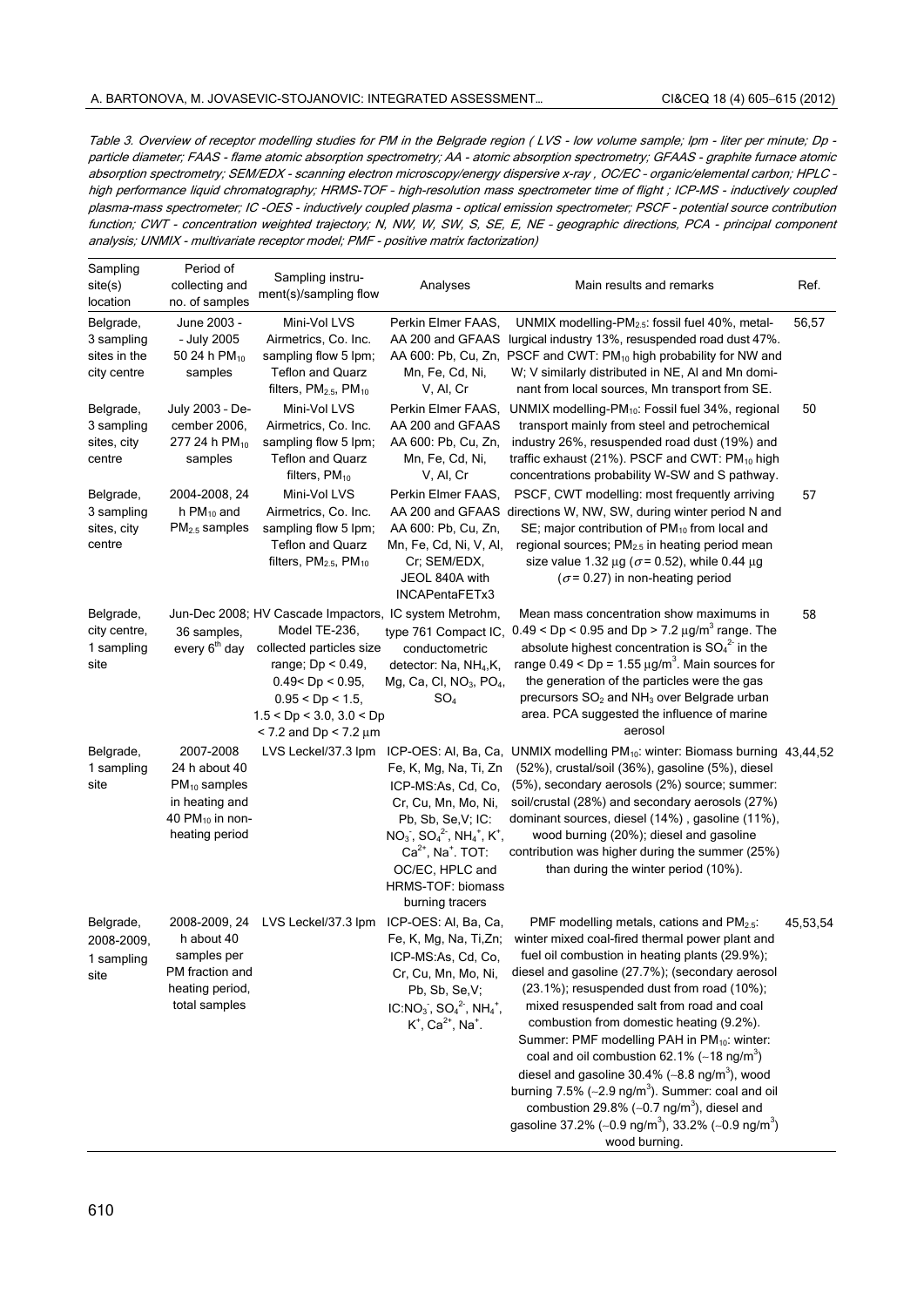fects, the mechanisms of action are not fully understood. Stankovic and Zivkovic [61] provide an overview of current knowledge on mechanisms of action of air pollution related to asthma, one of the most studied types of health end point.

Many studies point out that toxicological characteristics of locally collected PM fractions are necessary as a basis for locally valid health assessment. A study published in this issue [62], details an analysis of impact on human health of urban PM in the largest North Italian city Milan. Molecular markers of exposure were used as characteristics of effects of summer and winter  $PM_{10}$  and  $PM_{2.5}$ . Results of in vitro and in vivo testing show the need for a comprehensive knowledge of PM composition and sources in a given region. For Milan, it was shown that the most cytotoxic and pro-inflammatory fraction in summer was PM<sub>10</sub> enriched in crustal elements and endotoxins. In winter, the fine fraction  $PM_{2.5}$  induced a stronger effect than PM<sub>10</sub>: genotoxic effects and xenobiotic metabolizing enzymes (like CYP1B1) production increased as a consequence of the higher content of combustion derived particles rich in PAHs and heavy toxic metals.

Several epidemiological results are already available from Serbia for the last decade. For the first time in Serbia, short-term effects of air pollution on cardiovascular hospitalization were quantified on an elderly population in the Niš region [63]. Although the authors report increased risk of total hospitalizations, their results did not support findings from previous studies that showed an increase in number of cardiovascular hospitalizations in elderly in association with increase of 10  $\mu$ m/m<sup>3</sup> of black smoke measured using a refractometry method.

Environmental tobacco smoke (ETS), a source of numerous gaseous and particulate pollutants in indoor environment, poses a recognized health concern. An epidemiological study was done on 708 children aged 11-14 years from the city of Niš [64]. Smoking in the home was associated with an increased respiratory symptoms (dyspnea, wheezing), bronchitis and asthma.

# PARTICIPATORY GOVERNANCE AS PART OF MITIGATION SOLUTIONS

Development and implementation of research based mitigation measures requires a wide societal dialogue, where the decision makers, the scientists and a variety of other societal actors are partners. According to Kingdon [65], for a policy to be formulated, a collusion of three factors is to be in place: the research has to recognize a problem and offer its solutions, the means necessary for the solution are to be available, and there is to be a wider political consensus.

The process can be seen as consisting of three stages: consensus within science, consensus between science and decision-makers, and consensus between the three actors – science, decision-makers and society. Recent examples can give some insight.

It is argued that to create a valid science, a dialogue between science and society is necessary. In atmospheric research, the ACCENT Network of Excellence [66] recognized the need to include a societal dialogue in knowledge productions, and argues that the research community is ready to do so [67]: "The dialogue between scientists and stakeholders should not be limited to the dissemination of results, but should involve stakeholders already from the early stages of problem identification" [68].

The issues of how to bring science nearer to decision-making have been studied by many. Recently, the HENVINET network [5,7] investigated how to create a network of all stakeholders to support environmental health decisions, and concluded that the mutual understanding of and respect for different perspectives is essential. This indicates that a participatory process of informing decision makers by science and scientists by the decision making is needed.

Several policy developments, most notably the UN CLRTAP [69], provide examples of successful implementation of research based legislative processes. Davidson and Nordbeck [70] give a historical overview of the development and implementation of the Clean Air Act in the USA, The appendix to this book offers an overview of actions of the Environmental Protection Agencies of individual States. Also, owing to the fact of the special autonomity status of Californian environmental legislation, the most comprehensive actions were taken by the Californian Air Resources Board (CARB). CARB employed a wide variety of approaches to develop and implement air quality legislation, in collaboration with stakeholders including the industries, the civil society groups, and researchers.

A successful example of a local air quality management program, "STOP PRACH" or "Stop Dust" is briefly described by Kotlik et al. [71,72]. Open pit mining is a very controversial issue, as it affects large districts in a number of ways, and alters forever the local living conditions. In the neighbouring communities of a major open pit mine "Lom Bilina" in North Bohemia, CZ, levels of dust were perceived as extremely high, especially in episodes with atmospheric conditions favourable to dispersion of dust. In response to the public demand, an initiative STOP PRACH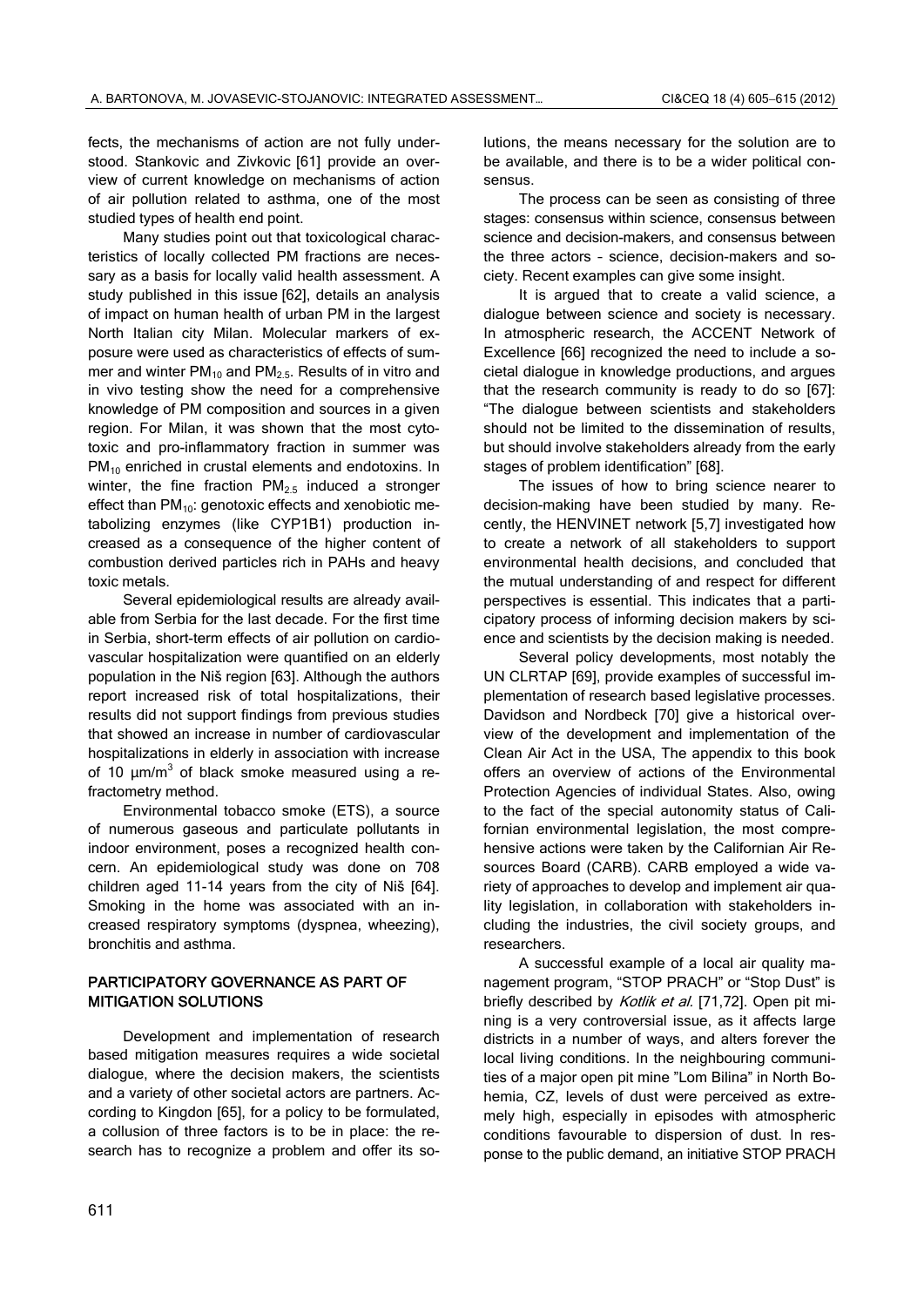(Stop Dust) was formed as collaboration between the mine owner, the most affected municipalities, local NGOs and the Ministry of Environment. National bodies responsible for air quality monitoring and assessments and public health protection contributed with research. The public was also invited as a partner in the process.

An assessment of the air quality situation and contribution of the main sources to  $PM_{10}$  levels was a first step. The proposed goals of "Stop Dust" and simple municipal-level plans were accepted through a series of conferences, meetings, public consultations and negotiations with all local stakeholders, and recommended for implementation by the elected representatives.

The following factors are considered essential for achieving success [71]:

 A functioning partnership among all of the stakeholders.

 A "critical mass" of energy (interest, determination, time) from key interest groups.

• The existence of a true will to implement the proposed measures by the primary "movers", the owners of the open pit mine.

**Government support.** 

The "Stop Dust" activity put an emphasis on providing credible scientific information to the affected parties, and on impartial managing of the discussion. "Stop Dust" produced a minimum of documents, and its support materials were very brief. It was primarily a communication, negotiation and decision-making process. This has contributed to a wide acceptance of the proposed solutions by all stakeholders.

# CURRENT TRENDS AND FINAL REMARKS

The WeBIOPATR conference highlighted several issues to be addressed in the near future. First, it is the need to close a number of knowledge gaps in atmospheric sciences, atmospheric modelling and environmental health and social sciences. National data needs to be generated to allow monitoring of trends and of effectiveness of the implemented measures. This information needs to feed into a participatory process of decision making.

In addition, there are several exciting technological and scientific opportunities that may change the research methodologies as well as practice of the air quality management. New monitoring technologies respond to the needs of the environmental health research and allow, e.g., for monitoring of oxidative capacity of combustion particles [73]. New monitoring approaches, including community based monitoring using ubiquitous sensing [74], offer a tool for involving the public as well as to provide environmentally relevant information that can supplement existing monitoring and other information gathering systems. New activities in this direction are already being developed.

Issues of particulate matter pollution are rather pressing. The conference has further documented that without a broad cross-sectoral and societal alliances, they cannot be solved. It has contributed to common understanding of these issues, and enabled an improvement of tools, methods and measures suitable for use in air quality mitigation in Serbia.

## Acknowledgements

The 3<sup>rd</sup> WeBIOPATR workshop and conference was supported by grants from the Ministry of Education and Science of Republic of Serbia, the Norwegian Institute for Air Research, Institute Vinča and Public Health Institute of Belgrade.

# **REFERENCES**

- [1] M. Jovasevic-Stojanovic, A. Bartonova, Chem. Ind. Chem. Eng. Q. 16 (2010) 207-212
- [2] M. Jovasevic-Stojanovic, A. Bartonova, Eds., Book of Extended Abstracts, The First International WeBIOPATR Workshop, Particulate Matter: Research and Management, Belgrade, Serbia, 2007, pp. 1-135
- [3] A. Bartonova, M. Jovasevic-Stojanovic, Eds., Proceedings from the 2<sup>nd</sup> Workshop, Particulate Matter: Research and Management, Mokra Gora, Serbia, 2009, pp. 1-153
- [4] A. Bartonova, M. Jovasevic-Stojanovic, Eds., Abstracts from Keynote Invited Lectures and Contributed Papers, The Third International Workshop and Conference, Particulate Matter: Research and Management, Belgrade, Serbia, 2011, pp. 1-63
- [5] A. Bartonova, J.G. Koppe, A. Fucic, A.C. Gutleb, P.van den Hazel, H. Keune, Environmental Health 11, Suppl 1, (2012) S1
- [6] B. Sivertsen, A. Bartonova, Chem. Ind. Chem. Eng. Q. 18(4) (2012) 667-674
- [7] H. Keune, A.C. Gutleb, K. E. Zimmer, S. Ravnum, A. Yang, A. Bartonova, M. K. von Krauss, E. Ropstad, G.S. Eriksen, M. Saunders, B. Magnanti, B. Forsberg, Environ. Health 11 Suppl 1 (2012) S3
- [8] H.-Y. Liu, A. Bartonova, M. Pascal, R. Smolders, E. Skjetne, M. Dusinska, Environ. Health 11 (2012) 88
- [9] J. Alcamo, R. Shaw, L. Hordijk, Eds., The RAINS Model of Acidification. Science and Strategies in Europe, Kluver Academic Publishers, Dordrecht, 1990
- [10] ExternE project-External Costs of Energy, http:// //www.externe.info/externe\_d7/ (accessed 10 October 2012)
- [11] European Environment Agency, Environmental indicators: typology and overview, Copenhagen, 1999
- [12] D.J. Briggs, Environ.Health 7 (2008) 1-17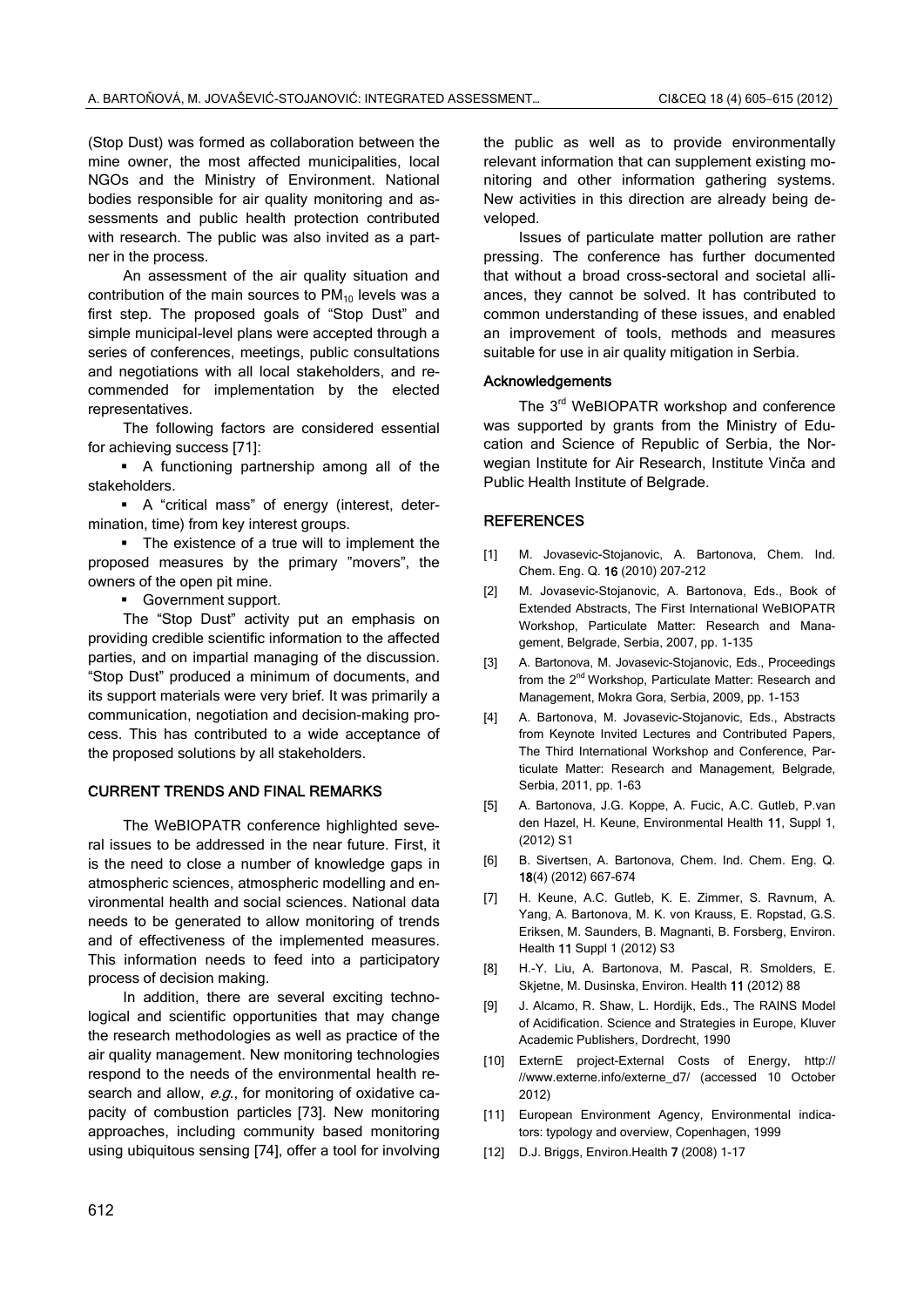- [13] E. Lebret, F. Hurley and D. Briggs, Epidemiology 19(6) (2008) S66; see also www.heimtsa.eu (accessed 23 November 2012)
- [14] A. Yang, M. Loh, A. Kuhn, A. Bartonova, L.E. Gerharz, Epidemiology 22, suppl (2011) S213-S213
- [15] L.E. Gerharz, M. Loh, A. Yang and A. Kuhn, University of Lueneburg Paper, 2009, http://ffb.uni-lueneburg.de/ /iatur2009/downoads/paper\_presentation/Wednesday/P\_ S 1/Gerharz Loh Yang Kuhn Using%20European% 20Time%20Use%20Data%20for%20Modelling%20Indivi dual%20Exposure%20to%20Air%20Pollution%20%28Pa per%29.pdf (accessed 23 November 2012)
- [16] Harmonised European Time Use Study-HETUS, https:// //www.testh2.scb.se/tus/tus/ (accessed 10 October 2012)
- [17] Centre for Time Use Research, The Multinational Time use Study-MTUS, http://www.timeuse.org/mtus/ (accessed 10 October 2012)
- [18] Joint Research Center, Institute for Health and Consumer Protection, The European Exposure Factors Sourcebook-ExpoFacts, http://expofacts.jrc.ec.europa.eu/ (accessed 10 October 2012)
- [19] ENVIE Co-ordination Action on Indoor Air Quality and Health Effects, http://paginas.fe.up.pt/~envie/ /what\_is\_it.html, (accessed 6 August 2012)
- [20] S. Tirendi, O. Geiss, P. Leva, J. Barrero-Moreno, D. Kotzias, in Abstracts from Keynote Invited Lectures and Contributed Papers, The Third International Workshop and Conference, Particulate Matter: Research and Management, A. Bartonova, M. Jovasevic-Stojanovic, Eds., Belgrade, Serbia, 2011, p. 42
- [21] E. de Oliveira Fernandes, M. Jantunen, P. Carrer, O. Seppänen, P. Harrison, S. Kephalopoulos, ENVIE Coordination Action on Indoor Air Quality and Health Effects. Publishable final report, 2009, http://paginas.fe.up.pt/~envie/documents/finalreports/Fin al%20Reports%20Publishable/Publishable%20final%20a ctivity%20report.pdf (accessed 6 August 2012)
- [22] Schools Indoor Pollution and Health SINPHONIE project, www.sinphonie.eu (accessed 6 August 2012)
- [23] M. Jovasevic-Stojanovic, A. Cvetkovic, S. Tošovic, S. Matic-Besarabic, L. Adjanski, Abstracts from Keynote Invited Lectures and Contributed Papers, The Third International Workshop and Conference, Particulate Matter: Research and Management, A. Bartonova, M. Jovasevic-Stojanovic, Eds., Belgrade, Serbia, 2011, p. 47
- [24] R. Kovacevic, V. Tasic, M. Jovasevic-Stojanovic, N. Milosevic, N. Petrovic, J.N. Petrovic, Abstracts from Keynote Invited Lectures and Contributed Papers, The Third International Workshop and Conference, Particulate Matter: Research and Management, A. Bartonova, M. Jovasevic-Stojanovic, Eds., Belgrade, Serbia, 2011, p. 29
- [25] V. Tasić, R. Kovačević, M. Jovašević-Stojanović, N. Živković, A. Đorđević, N. Milošević, Abstracts from Keynote Invited Lectures and Contributed Papers, The Third International Workshop and Conference, Particulate Matter: Research and Management,: A. Bartonova, M. Jovasevic-Stojanovic, Eds., Belgrade, Serbia, 2011, p. 31
- [26] European Monitoring and Assessment Program-EMEP, www.emep.int (accessed 6 August 2012)
- [27] S. Tsyro, K.E. Yttri, W. Aas, Measurement and model assessment of particulate matter in Europe, In: Transboundary Particulate Matter in Europe, EMEP Status Report 4/2011, Norwegian Institute for Air Reseach, Kjeller, Norway, 2011
- [28] K. Tørseth, W. Aas, K. Breivik, A.M. Fjæraa, M. Fiebig, A.G. Hjellbrekke, C. Lund Myhre, S. Solberg, K.E. Yttri, Atmos. Chem. Phys. 12 (2012) 5447-5481
- [29] S. Tsyro, D. Simpson, G. Fagerli, Abstracts from Keynote Invited Lectures and Contributed Papers, The Third International Workshop and Conference, Particulate Matter: Research and Management, A. Bartonova, M. Jovasevic-Stojanovic, Eds., Belgrade, Serbia, 2011, p. 18
- [30] EC, Directive 2008/50/EC, Official Journal of EU, L152, 2008, pp. 1-42
- [31] The European Air Quality Data Base AirBase http:// //www.eea.europa.eu/data-and-maps/data/airbase-theeuropean-air-quality-database-6 (accessed 10 October 2012)
- [32] J.P. Putaud, R. Van Dingenen, A. Alastuey, H. Bauer, W. Birmili, J. Cyrys, H. Flentje, S. Fuzzi, R. Gehrig, H.C. Hansson, R.M. Harrison, H. Herrmann, R. Hitzenberger, C. Huglin, A.M. Jones, A. Kasper-Giebl, G. Kiss, A, Kousa, T.A. Kuhlbusch, G. Loschau, W. Maenhaut, A. Molnar, T. Moreno, J. Pekkanen, C. Perrino, M. Pitz, H. Puxbaum, X. Querol, S. Rodriguez, I. Salma, J. Schwarz, J. Smolik, J. Schneider, G. Spindler, H. ten Brink, J. Tursic, M. Viana, A. Wiedensohler, F. Raes, Atmos. Environ. 44 (2010) 1308–1320
- [33] EEA Technical report, No 1/2009, Spatial Assessment of PM<sub>10</sub> and ozone in Europe, 2005, Copenhagen, Denmark 2009
- [34] M. Lutz, Abstracts from Keynote Invited Lectures and Contributed Papers, The Third International Workshop and Conference, Particulate Matter: Research and Management, A. Bartonova, M. Jovasevic-Stojanovic, Eds., Belgrade, Serbia, 2011, p. 12
- [35] J. Fiala, Abstracts from Keynote Invited Lectures and Contributed Papers, The Third International Workshop and Conference, Particulate Matter: Research and Management, A. Bartonova, M. Jovasevic-Stojanovic, Eds., Belgrade, Serbia, 2011, p. 25
- [36] Serbian Environmental Protection Agency-SEPA, http:// //www.sepa.gov.rs/ams/xajax\_data/eas\_kvalitet\_vazduha \_1.php (accessed 10 October 2012)
- [37] Province of Vojvodina Secretary of Urbanism, Construction and Environmental Protection www.eko.vojvodina.gov.rs/?q=node/271 (accessed 10 October 2012)
- [38] Municipal Public Health Institute of Belgrade, www.beoeko.com (accessed 10 October 2012)
- [39] Serbian Environmental Protection Agency-SEPA, Annual Report on the Air Quality in the Republic of Serbia for 2010, Belgrade, Serbia, 2011, p. 22
- [40] Serbian Environmental Protection Agency-SEPA, Annual Report of the Air Quality in the Republic of Serbia for 2011, Belgrade, Serbia, 2012, p. 23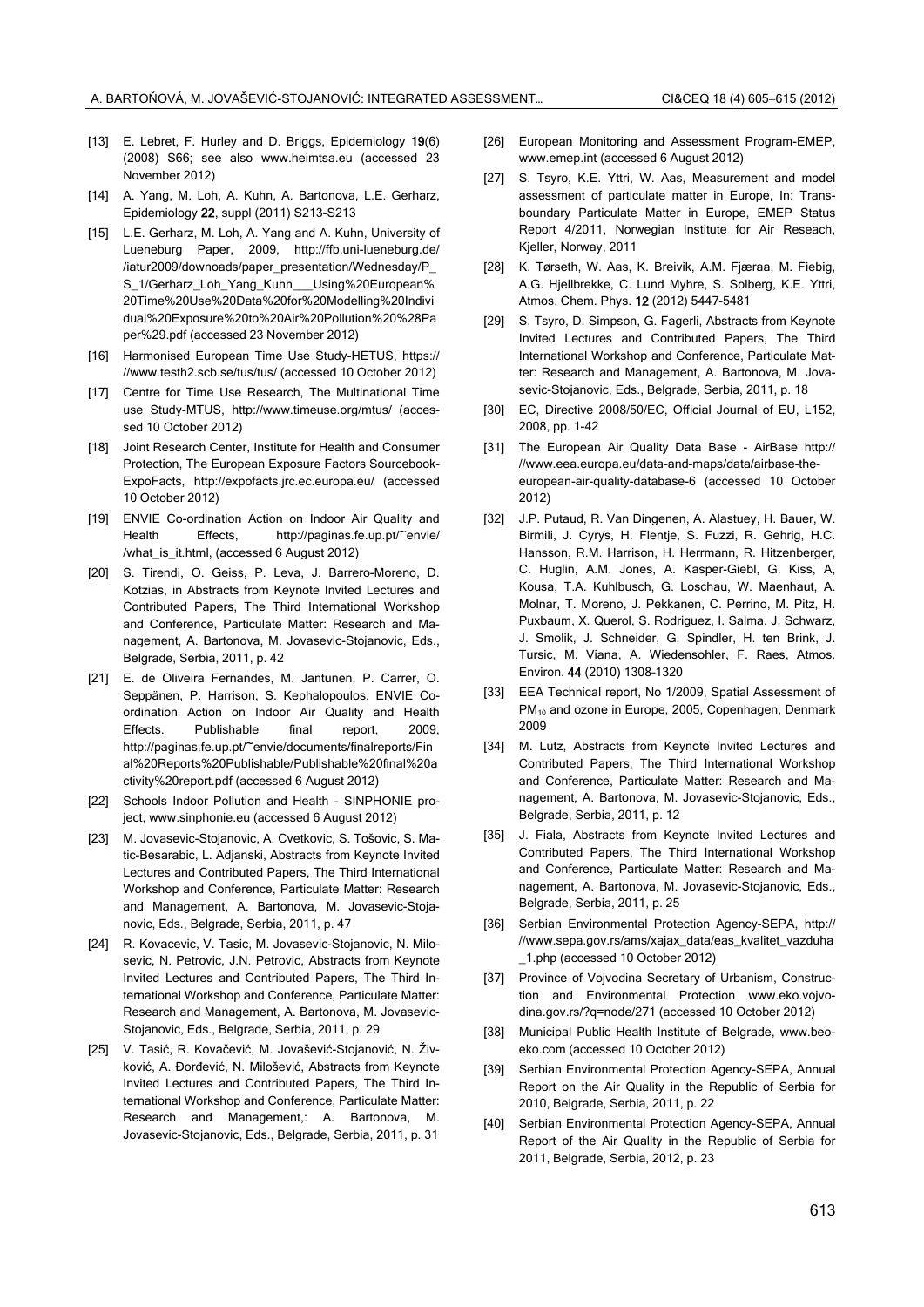- [41] S. Rajsic, M. Tasic, V. Novakovic, M. Tomasevic, Environ Sci&Pollut Res 11 (2004) 158-164
- [42] S. Rajsic, Z. Mijic, M. Tasic, M. Radenkovic, J. Joksic, Environ. Chem. Lett. 6 (2008) 95–100
- [43] J. Joksić, M. Radenković, A. Cvetković S. Matić-Besarabić, M. Jovašević-Stojanović, A. Bartonova, K.E. Yttri, Chem. Ind. Chem. Eng. Q. 16 (2010) 251-258
- [44] J. Joksić, PhD. Thesis, Faculty of Physical Chemistry, University of Belgrade, Belgrade, Serbia, 2009, pp. 1-80
- [45] A. Cvetković, Ph.D. Thesis, Faculty of Applied Ecology "Futura", Singidunum University, Belgrade, Serbia, 2010, pp. 1-137
- [46] B. Simendić, N.Jović, Monitoring Expert. Safety Eng. 2 (2012) 8-17
- [47] B.B. Vujić, D.B. Milovanović, D.M. Ubavin, Hem. Ind. 64 (2010) 453–458
- [48] Sustainable development for Banat region by means of education and scientific research & development in transboundary air quality monitoring issues-BANATAIR, http://banatair.mec.upt.ro/campaigns.html (accessed 10 October 2012)
- [49] V. Tasic, N. Miloševic, R. Kovačevic, M. Jovasevic-Stojanovic, Chem. Ind. Chem. Eng. Q. 18(4) (2012) 643-652
- [50] Z. Mijic, A. Stojic, M. Perisic, S. Rajsic, M. Tasic, Chem. Ind. Chem. Eng. Q. 18(4) (2012) 623-634
- [51] Z. Mijic, M. Tasic, S. Rajsic, M. Kuzmanovski, A. Stojic, A. Zekic, Abstracts from Keynote Invited Lectures and Contributed Papers, The Third International Workshop and Conference, Particulate Matter: Research and Management,: A. Bartonova, M. Jovasevic-Stojanovic, Eds., Belgrade, Serbia, 2011, p. 51
- [52] J. Joksic, M. Karl, K.E. Yttri, M. Jovasevic-Stojanovic, A. Bartonova, M. Radenkovic, A. Cvetkovic, Proceedings from the 2<sup>nd</sup> Workshop, Particulate Matter: Research and Management,: A. Bartonova, M. Jovasevic-Stojanovic, Eds., Mokra Gora, Serbia, 2009, pp. 14-19
- [53] A. Cvetkovic, M. Jovasević-Stojanovic, A. Bartonova, D. Marković, Abstracts from Keynote Invited Lectures and Contributed Papers, The Third International Workshop and Conference, Particulate Matter: Research and Management, A. Bartonova, M. Jovasevic-Stojanovic, Eds., Belgrade, Serbia, 2011, p. 26
- [54] A. Cvetković, M. Jovašević-Stojanović, Lj. Adjanski-Spasic, S. Matic-Besarabic, D. Marković, Chem. Ind. Chem. Eng. Q. 16 (2010) 259−268
- [55] P. Milutinovic, Z. Grsic, N. Zivkovic, D. Dramlic, Z. Velikic, S. Dramlic, Chem. Ind. Chem. Eng. Q. 18(4) (2012) 681- –692
- [56] Z. Mijić, S. Rajšić, A. Žekić, M. Perišić, A. Stojić, M. Tasić, in: Air Quality, A. Kumar, Ed., Scyio Publisher, Croatia, 2010, pp. 143-167
- [57] Z. Mijic, A. Stojic, M. Perisic, S. Rajsic, in: Air Quality-New Perspective, eds: G.L. Badilla, B. Valdez, M. Schorr, Scyio Publisher, Croatia, 2012, pp. 199-224
- [58] D. Djordjevic, A. Mihajlidi-Zelic, D. Relic, Lj. Ignjatovic, J. Huremovic, A.M. Stortini , A. Gambaro, Atmos. Environ. 46 (2012) 309-317
- [59] K. Katsouyanni, Chem. Ind. Chem. Eng. Q. 18(4) (2012) 675-679
- [60] Z. Jovanovic Andersen, Chem. Ind. Chem. Eng. Q. 18(4) (2012) 617-622
- [61] A. Stankovic, M. Zivkovic, T. Djuric, D. Alavantic, Abstracts from Keynote Invited Lectures and Contributed Papers, The Third International Workshop and Conference, Particulate Matter: Research and Management, A. Bartonova, M. Jovasevic-Stojanovic, Eds., Belgrade, Serbia, 2011, p 15
- [62] P. Mantecca, M. Gualtieri, E. Longhin, G. Bestetti, P. Palestini, E. Bolzacchini, M. Camatini, Chem. Ind. Chem. Eng. Q. 18(4) (2012) 635-641
- [63] A. Stankovic, M. Nikolic, D. Bogdanovic, Chem. Ind. Chem. Eng. Q. 18(4) (2012) 661-665
- [64] M. Nikolic, A. Stankovic, Abstracts from Keynote Invited Lectures and Contributed Papers, The Third International Workshop and Conference, Particulate Matter: Research and Management, A. Bartonova, M. Jovasevic-Stojanovic, Eds., Belgrade, Serbia, 2011, p. 57
- [65] K.J. Kingdon, Agendas, alternatives and public policies, Harper Collins, New York, 1984
- [66] P. Grennfelt, L. Linday, R. Maas, G. Sundquist, R. Lindskog, F. Raes, J. Arnell, IVL Report B1671, IVL Gøteborg, Sweden, 2006
- [67] A. Guimaraes Pereira, F. Raes, T. De Sousa Pedrosa, P. Rosa, S. Brodersen, M. Søgaard Jørgensen, Atmos. Environ. 43 (2009) 5423-5432
- [68] S. Fuzzi, M. Maione, ACCENT-Atmospheric Composition Change: the European Network (2004-2009), Final Report, 2009, http://www.accent-network.org/accent\_documents/FINAL%20Booklet.pdf (accessed 23 November 2012)
- [69] J. Sliggers, in: Environment, Health A Global Management Perspective, Ch. 10, Convention on Long-Range Transboundary Air Pollution, P. Wexler, J. van der Kolk, A. Mohapatra, R. Agarwal, Eds., 2011, pp. 155-169
- [70] J. Davidson and J.M. Nordbeck, An Interactive History of the Clean Air Act: Scientific and Policy Perspectives, Elsevier, Amsterdam, 2012
- [71] B. Kotlík, L. Paroha, P. Borůvková, O. Vonková, J. Morávek, H. Kazmarová, J. Keder, Abstracts from Keynote Invited Lectures and Contributed Papers, The Third International Workshop and Conference, Particulate Matter: Research and Management, A. Bartonova, M. Jovasevic-Stojanovic, Eds., Belgrade, Serbia, 2011, p. 26
- [72] http://www.stop-prach.cz (accessed 23 November 2012)
- [73] S. Stevanovic, Z.D. Ristovski, B. Milievic, K.E. Fairfull-Smith, S. E. Bottle, Chem. Ind. Chem. Eng. Q. 18(4) (2012) 653-659
- [74] A. de Nazelle, E. Seto, Donaire, D. Rodriguez, M. Nieuwenhuijsen, M. Jerrett, Abstract S-0035 in Abstracts of the 23<sup>rd</sup> Annual Conference of the International Society of Environmental Epidemiology (ISEE), 2011, Barcelona, Spain, available at: http://ehp03.niehs.nih.gov/article/fetchArticle.action?articleURI=info%3Adoi%2F10.12 89%2Fehp.isee2011 (accessed 4 September 2012).